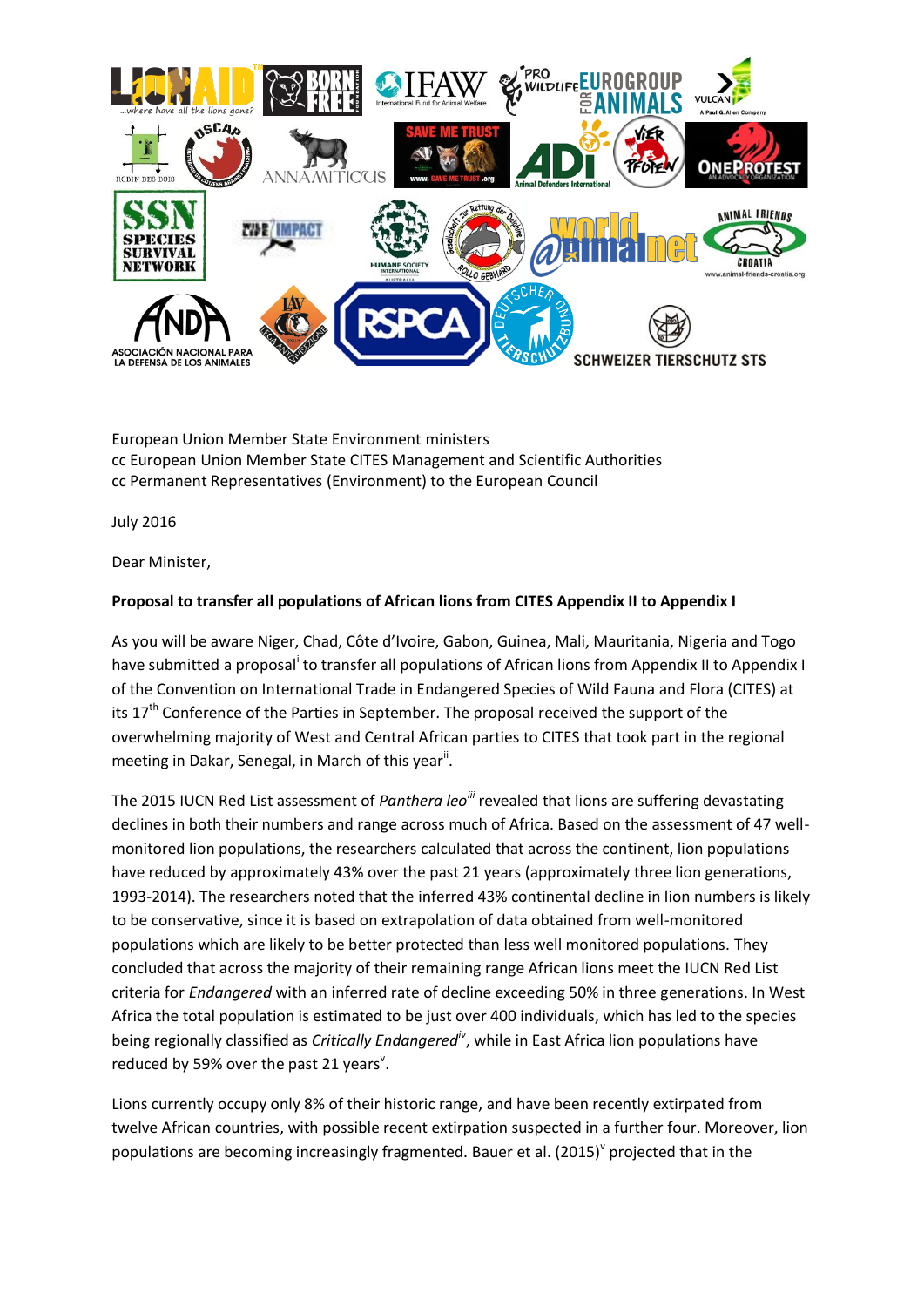absence of concerted action, lion populations in West, Central and East Africa are likely to suffer further population declines of 50% over the next two decades.

While habitat loss and conversion, prey base depletion, retaliatory killing, and poorly managed trophy hunting are identified as ongoing threats to lions in the IUCN assessment, trade in lion body parts, particularly bones, is emerging as a significant additional threat. This was recognised in the Communique<sup>vi</sup> which emerged from the joint CMS/CITES African Lion Range State meeting held in Entebbe, Uganda, at the end of May. Exports of lion products derived from both captive bred and wild lions have increased significantly in recent years. According to the CITES trade database<sup>vii</sup>, a total of 29,214 items, 11,164 of which were derived from wild lions, were declared to have been exported in the decade to 2014. Hunting trophies (purpose code 'H') represent the largest single proportion of exports (42%), although an increasing number of skeletal products derived from both captive bred and wild lions are appearing in international trade. The trade in products from captive bred lions may provide a loophole for the laundering of body parts from wild lions, as long as there is no requirement to register breeding facilities. Many CITES Parties report increasing levels of illegal trade in lion parts and products derived from them.

This increasing international trade is likely to be having a detrimental impact on the species, and may also have an indirect impact on other threatened species of big cat.

It has come to our attention that the European Commission has recommended that the European Union should oppose the transfer to Appendix I of the entire lion population of Africa, with the following rationale:

*"…the population is not characterized by a marked decline in the population size in the wild on its whole range and does therefore not meet the criteria for inclusion in Appendix I. This is notably the case of Southern African populations which have an increasing population trend. Well-managed and sustainable offtake for international trade purposes is also recognized as a conservation tool which can provide both livelihood opportunities for rural communities and incentives for lion conservation, and generate profits which can be invested for conservation purposes, notably in certain Southern and Eastern African countries. Recognizing nonetheless that most Western and Central African populations meet the criteria for listing in Appendix I, the Union would be supporting a split-listing whereby the African population of the species could be transferred to Appendix I, with exclusion of certain Southern and possibly Eastern African national populations (to be determined on the basis of available scientific information)."viii*

The Commission's promotion of 'well-managed and sustainable offtake for international trade purposes' is in stark contrast to the acknowledgement by lion range States, in the Communique emerging from the range State meeting organised by CMS/CITES which took place at the end of May, that increasing trade in lion bones presents a main threat to lions<sup>vi</sup>. We would urge you to consider, in the light of the dramatic recent declines in lion populations across much of Africa and the significant and increasing levels of commercial trade in lion parts and products, that the aim of the proposal is to ensure all possible measures are taken under CITES to halt and reverse the serious and continuing decline in lion populations through the strict control of international trade. CITES itself cautions against 'split listings' (where some populations are listed in Appendix I with some remaining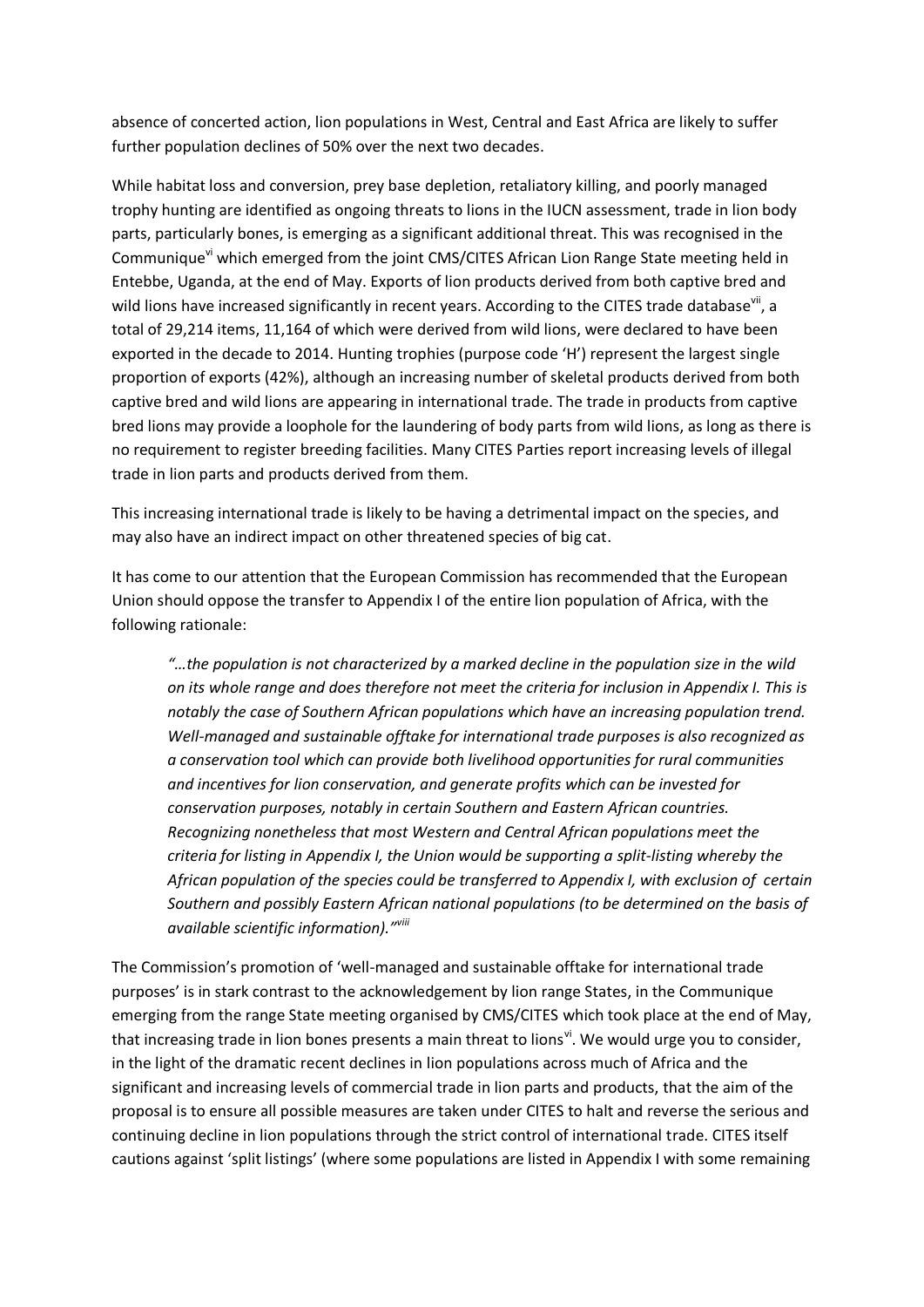in Appendix II) in Annex 3 of Resolution Conference 9.24 (Rev CoP16), in view of the enforcement challenges it creates.

In conclusion, African lions qualify for listing on CITES Appendix I on the basis of a marked observed ongoing and projected decline in the population size in the wild (CITES Resolution Conf. 9.24 (Rev. CoP16), Annex I, Paragraph C(i)(ii)). In addition, across the majority of its range States with the possible exception of Botswana and South Africa, the species also meets the criteria for an Appendix I listing on the basis of small and declining size of national populations and very small subpopulations (CITES Resolution Conf. 9.24 (Rev. CoP16), Annex I, Paragraph A (i)(ii)). The significant and increasing trade in trophies, bones and other lion body parts is likely to have a detrimental impact on the status of the species.

*The undersigned organisations therefore call upon the European Union Member States to support the proposal to transfer all African lion (*Panthera leo*) populations to Appendix I of the Convention on International Trade in Endangered Species of Wild Fauna and Flora (CITES) at the forthcoming 17th Conference of the Parties to CITES due to take place in Johannesburg in September 2016, and to encourage wider CITES Parties to do the same.*

Animal Defenders International

Animal Friends Croatia

Annamiticus

Asociacion Nacional para la Defensa de los Animales

Born Free Foundation

Deutscher Tierschutzbund

Eurogroup for Animals

Gesellschaft zur Rettung der Delphine e.V.

Humane Society International Australia

International Fund for Animal Welfare

Lega Anti Vivisezione

Lionaid

One Protest

Outraged South African Citizens Against Rhino Poaching

Pro Wildlife

Robin des Bois

Royal Society for the Prevention of Cruelty to Animals